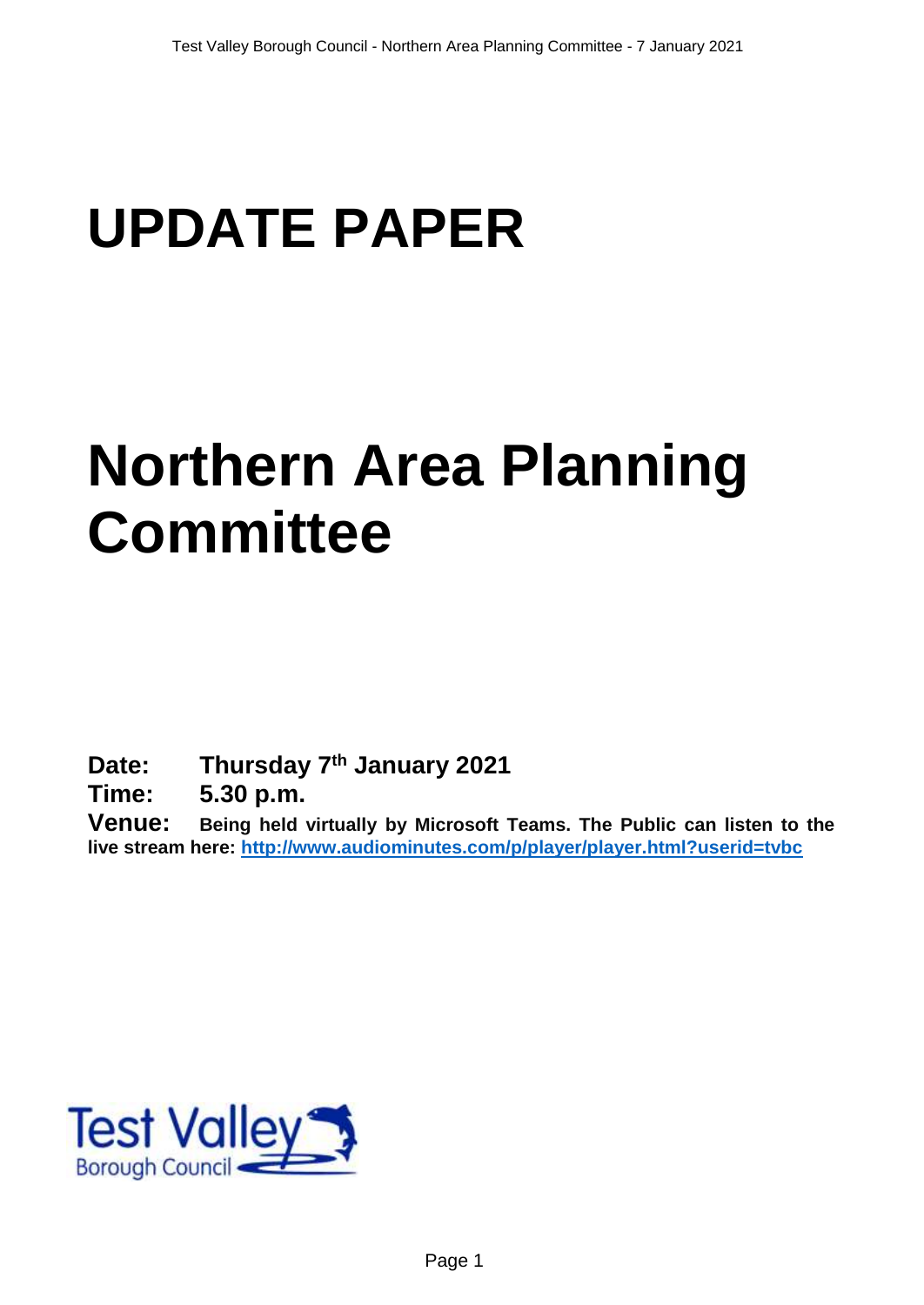#### **Northern Area Planning Committee – 7 th January 2021 Update Paper**

The purpose of the report is to provide information on planning applications which has been received since the agenda was printed.

Report of Head of Planning and Building

#### **1. Background**

1.1 Reports on planning applications are prepared for printing on the agenda some 10 days before the date of the Committee meeting but information and representations received after that time are relevant to the decision. This paper contains such information which was received before 10.00am on the date of the meeting. Any information received after that time is reported verbally.

#### **2. Issues**

2.1 Information and representations are summarized but the full text is available on the relevant file should Members require more details. The paper may contain an officer comment on the additional information, amended recommendations and amended and/or additional conditions.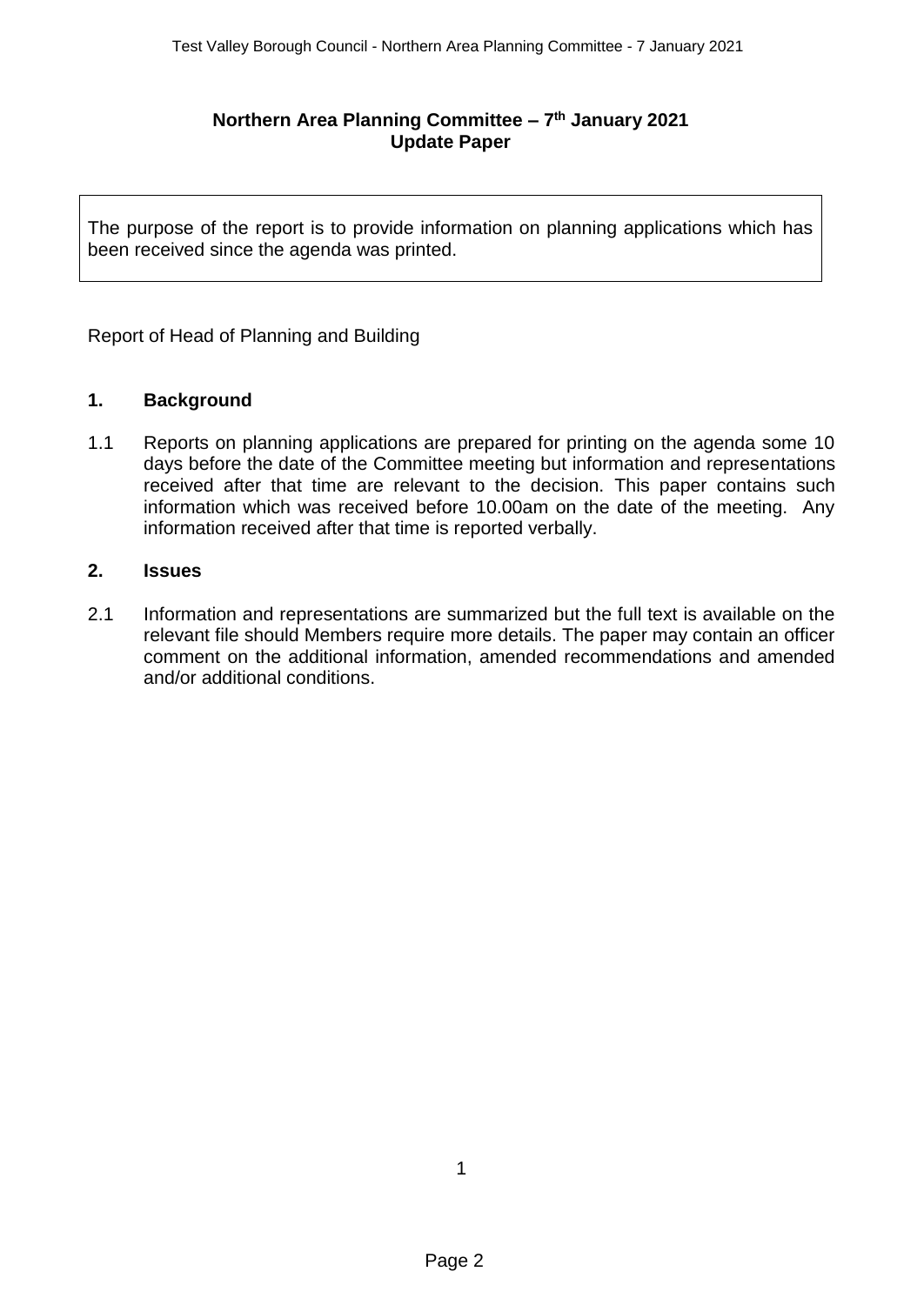**7. 20/01158/FULLN (PERMISSION) 02.06.2020 10 – 32** SITE: Land South of Doles Farm, North of Enham Alamein, **TANGLEY**

**CASE OFFICER:** Katie Nethersole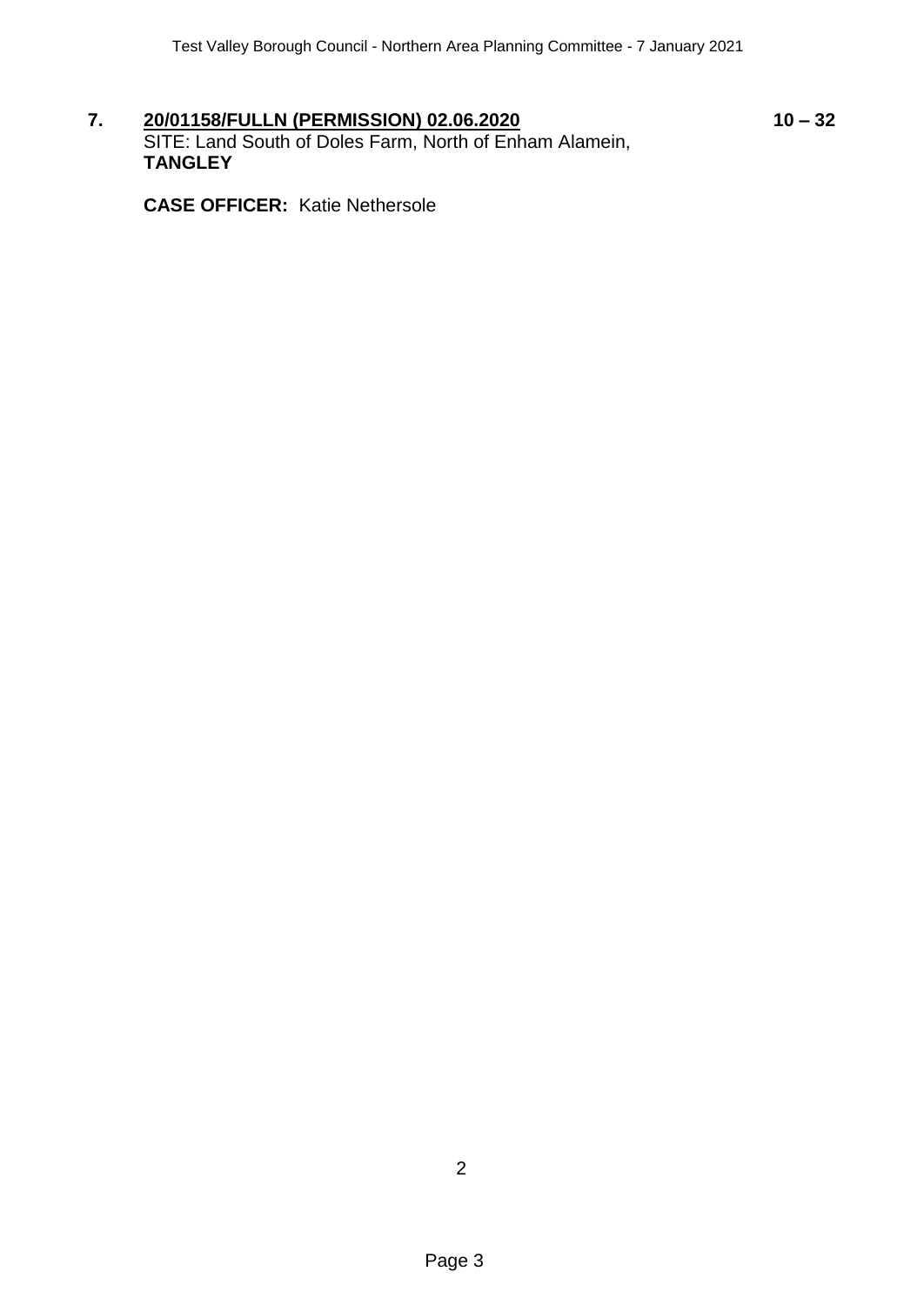\_\_\_\_\_\_\_\_\_\_\_\_\_\_\_\_\_\_\_\_\_\_\_\_\_\_\_\_\_\_\_\_\_\_\_\_\_\_\_\_\_\_\_\_\_\_\_\_\_\_\_\_\_\_\_\_\_\_\_\_\_

| <b>APPLICATION NO.</b><br><b>SITE</b>                       | 20/01158/FULLN<br>Land South of Doles Farm, North of Enham Alamein,<br><b>TANGLEY</b> |
|-------------------------------------------------------------|---------------------------------------------------------------------------------------|
| <b>COMMITTEE DATE</b><br><b>ITEM NO.</b><br><b>PAGE NO.</b> | 7 <sup>th</sup> January 2021<br>$10 - 32$                                             |

#### 1.0 **VIEWING PANEL 06.01.2021**

1.1 A viewing site visit was undertaken on 06.01.2021 and was attended by Cllr Borg-Neal, Cllr Burley, Cllr Brooks, Cllr Coole, Cllr Lodge, Cllr Matthews and Cllr North.

Apologies were received from Cllr Andersen, Cllr Donnelly, Cllr L Lashbrook and Cllr P Lashbrook. The site visit provided an opportunity to view the location of the proposed new access, proposed permissive footpath and the location of the grain store.

#### 2.0 **CONSULTATIONS**

2.1 Following a query raised by the applicant, the HCC Highways Officer has confirmed that the use of the existing access during construction of the grain store is acceptable; and states he is 'Happy for the existing access to be used during construction, however the new access will need to be in place prior to the grain store being brought into use.'

#### 3.0 **RECOMMENDATIONS**

3.1 Upon further review of the recommended highway conditions nos. 5 and 8, condition 5 has been re-worded for reasons of clarity and condition 8 has been removed from the Recommendation below.

#### 4.0 **CORRECTIONS**

4.1 Drawing number H618/01 B (access arrangements) was not included with the Agenda papers. This should be the drawing referred to in conditions 2 and 5 and is also appended to this Update Paper in Annex A.

#### 5.0 **RECOMMENDATION**

**Delegate to the Head of Planning and Building that subject to the completion of a S106 legal agreement to secure the permissive footpath then PERMISSION subject to conditions & notes:**

- **1. The development hereby permitted shall be begun within three years from the date of this permission. Reason: To comply with the provision of Section 91 of the Town and Country Planning Act 1990 as amended by Section 51 of the Planning and Compulsory Purchase Act 2004.**
- **2. The development hereby permitted shall not be carried out except in complete accordance with the details shown on the submitted plans, numbers 01480-0-A, 01480-01-A, unnumbered proposed new store**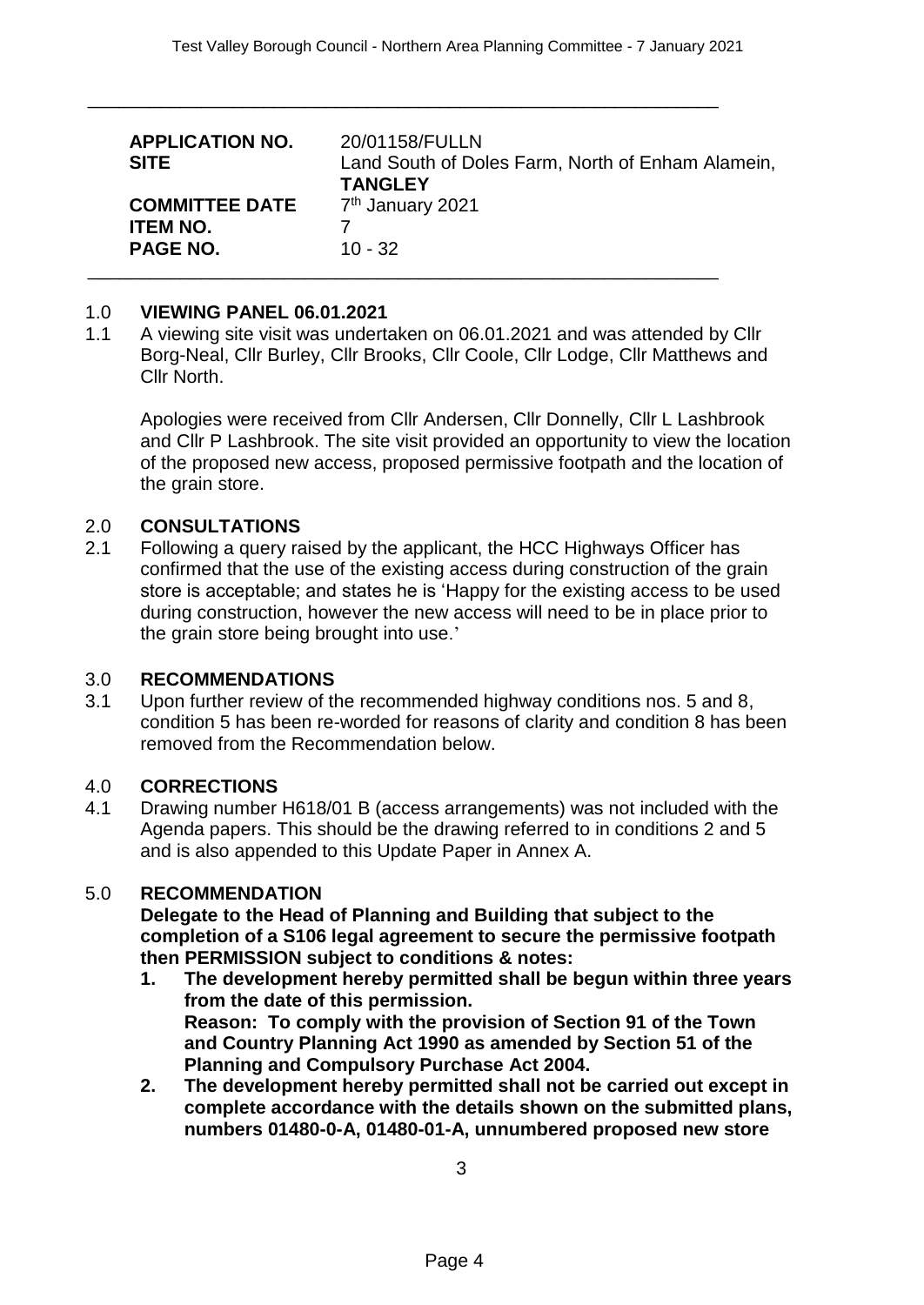**dated 22nd February and unnumbered elevations plans dated 24th February, 21807-4100 V1, 21807-4101, 21807-4200, H618-06, H618- 01B.**

**Reason: For the avoidance of doubt and in the interests of proper planning.**

**3. Landscaping works shall be carried out in accordance with the approved plans: 21807-4100 V1, 21807-4200, 21807-4101. The landscape works shall be carried out and implemented prior to the approved building being brought into use.**

**The landscape works shall be carried out in accordance with the implementation programme and in accordance with the management plan for a minimum period of 5 years.**

**Reason: To improve the appearance of the site and enhance the character of the development in the interest of visual amenity and contribute to the character of the local area in accordance with Test Valley Borough Revised Local Plan (2016) Policy E1 and E2.**

**4. Notwithstanding the details proposed within the application, the building shall be constructed in plastic coated metal sheets in RAL 095 5010 (dull olive) to the walls and cement sheets in RAL 060 5020 (mushroom brown) to the roof.**

**Reason: To ensure that the building blends into the surrounding landscape and accords with policy E1 and E2 of the Test Valley Borough Revised Local Plan 2016.**

**5. Prior to the development hereby approved being brought into use details of the proposed highway mitigation works shall be submitted in writing to the local planning authority for approval. These should include details of reflective carriageway edge marker posts, advanced give-way signs and slow markings. Once approved these details shall be fully implemented prior to the development being brought into use and thereafter retained in perpetuity.** 

**The proposed new access and accompanying visibility splays as detailed on approved drawing H618/01 Rev B shall be provided in accordance with these details and prior to the development hereby approved being brought into use. Once provided the new access and accompanying visibility splays shall be maintained in their approved form in perpetuity.**

**Upon completion of the new access, the existing access shall be stopped up and the verge reinstated in accordance with the approved details shown on drawing nos. H618/02 B and 21807-4101. Reason: To ensure that the development can be accessed safely and efficiently in accordance with policy T1 of the Test Valley Borough Revised Local Plan 2016.**

**6. Biodiversity enhancement measures as detailed in the submitted Planning Statement dated 28th May 2020 and Landscape and Visual Impact Assessment dated May 2020 shall be implemented prior to the development being brought into use and maintained in accordance with the submitted details.**

**Reason: To ensure that biodiversity is enhanced in accordance with policy E5 of the Test Valley Borough Revised Local Plan 2016.**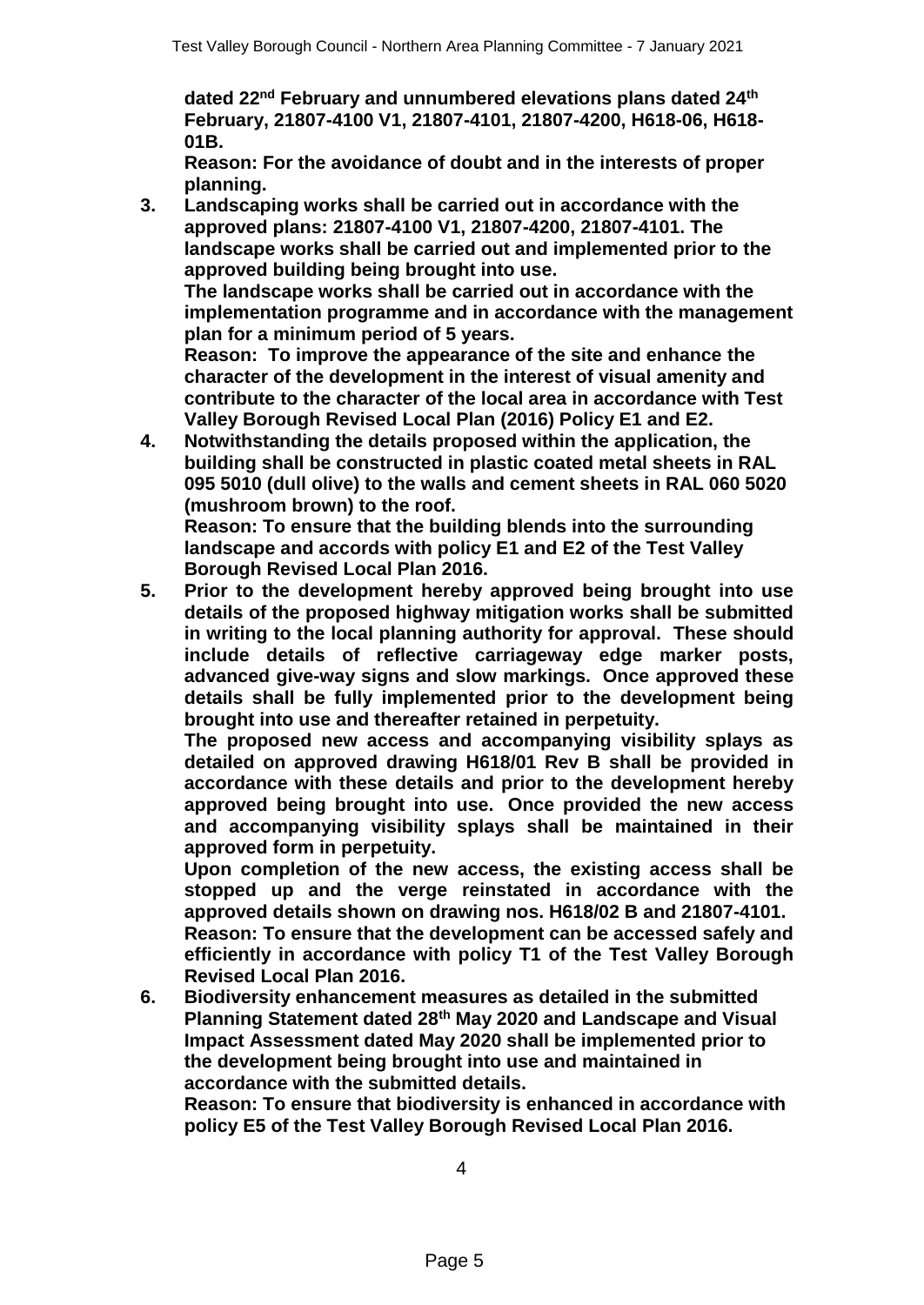**7. There shall be no external lighting installed on the site or the approved building. Reason: To safeguard the amenities of the area in accordance with Test Valley Borough Revised Local Plan 2016 policies E1, E8 and** 

**LHW4. Notes to applicant:**

- **1. In reaching this decision Test Valley Borough Council (TVBC) has had regard to the National Planning Policy Framework and takes a positive and proactive approach to development proposals focused on solutions. TVBC work with applicants and their agents in a positive and proactive manner offering a pre-application advice service and updating applicants/agents of issues that may arise in dealing with the application and where possible suggesting solutions.**
- **2. Reptiles receive legal protection under the Wildlife and Countryside Act 1981 (as amended). Reptile habitat such as compost heaps and wood piles should be carefully cleared by hand during warmer months as if hibernating reptiles are disturbed they will die. Any reptiles revealed should be moved to adjacent retained rougher / boundary habitat or allowed to move off of their own accord. Where vegetation clearance is required during the active season (March to October), clearance should take place in stages down to ground level to encourage reptiles to leave the area of their own accord. The vegetation should then be kept short to prevent their return.**
- **3. A section 278 agreement will be required prior to constructing the access arrangements which may result in further design work being required to reflect the discussions held with Hampshire County Council and Departure from Standard.**